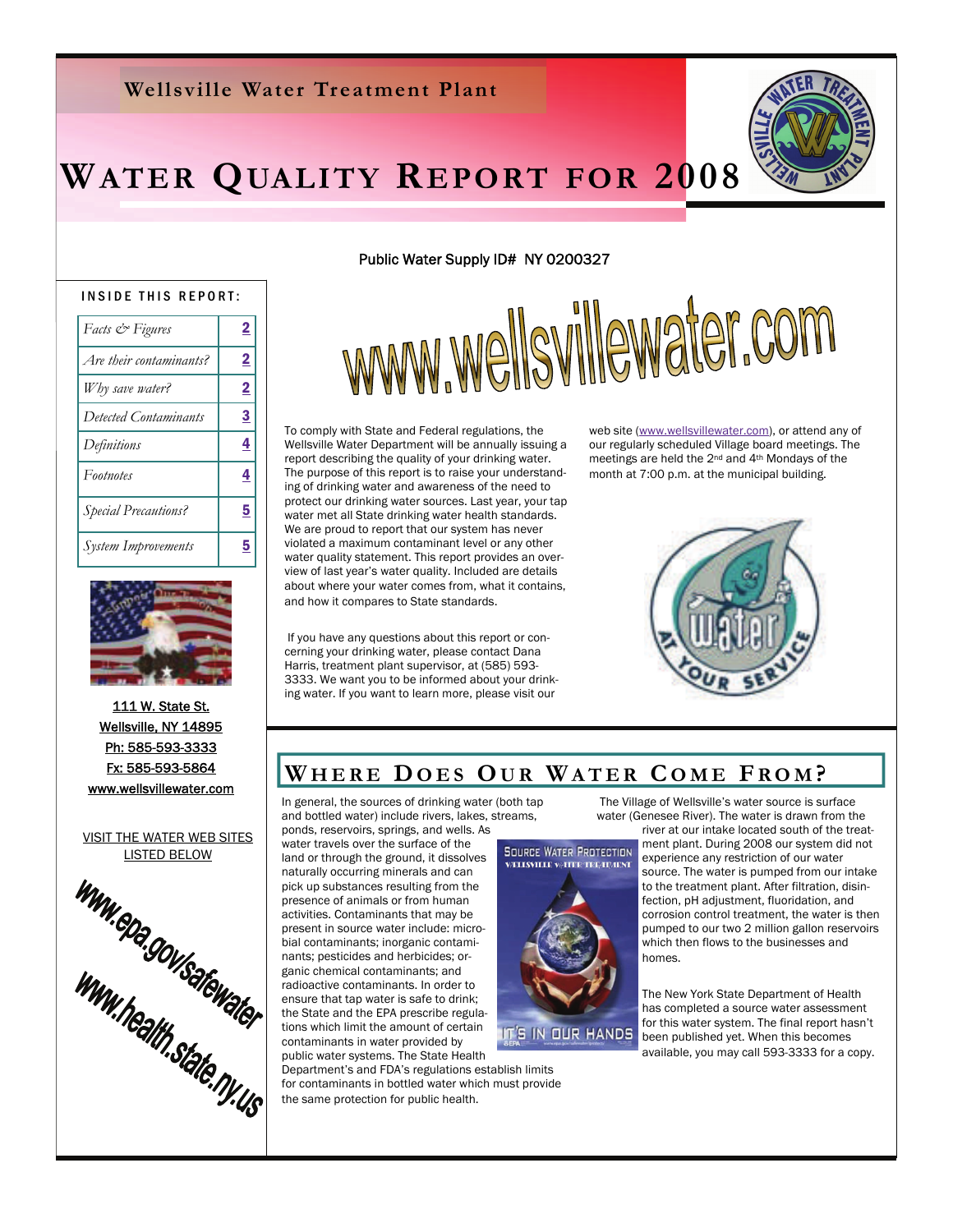#### <span id="page-1-0"></span>**Water Quality Report for 2008**

### **F ACTS AND FIGURES**

Our water system serves 5700 people through 2300 service connections. The total water produced in 2008 was 298 million gallons. The daily average water pumped into the system was 817,000 gallons. Our highest single day was 2,055,900. The amount of water delivered to customers was 208 million gallons; this leaves 90 million gallons of water unaccounted for. (31% of the amount pumped). This unaccounted for water includes water used for flushing mains, fighting fires, fire training, and leaks. We did have a major leak. In 2008 our water customers were charged \$0.54 per unit of water (1 unit equals 748 gallons) for 1 to 3 units, \$3.68 per unit of water for 4 to 50 units, \$2.54 per unit for 50 to 100 units, \$2.27 per unit for 101 to 150 units, \$1.32 per unit over 150 units. Plus a monthly service charge of \$14.00.

#### Please visit our web site

[wellsvillewater.com/water\\_rates.htm](http://www.wellsvillewater.com/water_rates.htm)

for a more detailed explanation of the billing charges.

### **Are there contaminants in our drinking water?**

As the State regulations require, we routinely test your drinking water for numerous contaminants. These contaminants include: total coliform, turbidity, inorganic compounds, nitrate, nitrite, lead, copper, volatile organic compounds, total trihalomethanes, radiological, and synthetic organic compounds. The table of detected contaminants included with this report depicts which compounds were detected in your drinking water. For further information on all of the contaminants tested and their results see the list on pages 3 & 5 or visit our web site. The State allows us to test for some contaminants less than once per year because the concentrations of these contaminants do not change

frequently. Some of our data though representative, are more than one year old.

 It should be noted that all drinking water, including bottled drinking water, might be reasonably expected to contain at least small amounts of some contaminants. The presence of contaminants does not necessarily indicate that the water poses a health risk. More information about contaminants and potential health effects can be obtained by calling the EPA's Safe Drinking Water Hotline at (800) 426-4791 or the Allegany County Department of Health at (585) 268-9250.

**For all of our current lab results, visit our web site**  *[wellsvillewater.com/](http://www.wellsvillewater.com/lab_results.htm)*

**1 unit equals 748 gallons of water**  *[wellsvillewater.com/](http://www.wellsvillewater.com/water_rates.htm) [water\\_rates.htm](http://www.wellsvillewater.com/water_rates.htm)*

*[lab\\_results.htm](http://www.wellsvillewater.com/lab_results.htm)*

### **Information on Fluoride addition.**

The Village of Wellsville is one of the many drinking water systems in New York State that provides drinking water with a controlled, low level of fluoride for consumer dental health protection. According to the United States Centers for Disease Control, fluoride is very effective in preventing cavities when present in drinking water at an optimal range from 0.8 to 1.2 mg/I (parts per million). To ensure that the fluoride supplement in your water provides optimal dental protection, the State Department of Health requires that we monitor fluoride levels on a daily basis. During 2008 monitoring showed fluoride levels in your water were in the optimal range 100 % of the time. None of the monitoring results showed fluoride at levels that approach the 2.2 mg/l MCL for fluoride



| Although our system is very<br>fortunate to have an ade-<br>quate amount of water to<br>meet present and future<br>demands, there are a number<br>ä<br>of reasons why it is important<br>to conserve water:<br>ō              |  |
|-------------------------------------------------------------------------------------------------------------------------------------------------------------------------------------------------------------------------------|--|
| Saving water saves energy<br>$\bullet$<br>$\bullet$<br>and some of the costs associ-<br>ated with both of these ne-<br>۵<br>cessities of life.                                                                                |  |
| Saving water reduces the cost<br>of energy required to pump<br>water.                                                                                                                                                         |  |
| Saving water lessens the<br>strain on water systems dur-<br>ing a dry spell or drought,<br>helping to avoid severe water<br>$\bullet$<br>$\bullet$<br>use restrictions so that essen-<br>tial fire fighting needs are<br>met. |  |

### **Why save water and how to avoid wasting it?**

You can play a role in conserving water by becoming conscious of the amount of water your household is using, and by looking for ways to use less whenever you can. It is not hard to conserve water.

#### Conservation tips include:

• Dishwashers use 15 gallons for every cycle, regardless of how many dishes are loaded. So load it to capacity every time.

• Check every faucet in your home for leaks. Just a slow drip can waste 15 to 20 gallons a day. Fix it and you can save almost 6,000 gallons per year.

• Check your toilets for leaks by putting a few drops of food coloring in the tank, watch for a few minutes to see if the color shows up in the bowl. It is not uncommon to lose up to 100 gallons a day from one of the otherwise invisible toilet leaks. Fix it and you can save more than 30,000 gallons per year.

Use water-saving, flow-restricting shower heads and low flow faucets (aerators).



Use your water meter to detect hidden leaks. Simply turn off all taps and water using appliances. Check your meter reading, and then check again after 15 minutes, if it moved, you have a leak. Most of our meters have a leak detector dial in the middle of them (usually a white arrow), that if turning when everything is off signifies a leak.

• Don't cut your lawn too short, longer grass saves water.

• Water you lawn after 6:00 pm, this prevents water loss due to evaporation.

• When washing you car don't let the hose run continuously.

• When brushing your teeth, shaving or shampooing avoid running the water unnecessarily.

Water your garden and lawn only when necessary. Remember that a layer of mulch in the flower beds and garden is not only aesthetically pleasing but will help retain moisture.

**Page 2**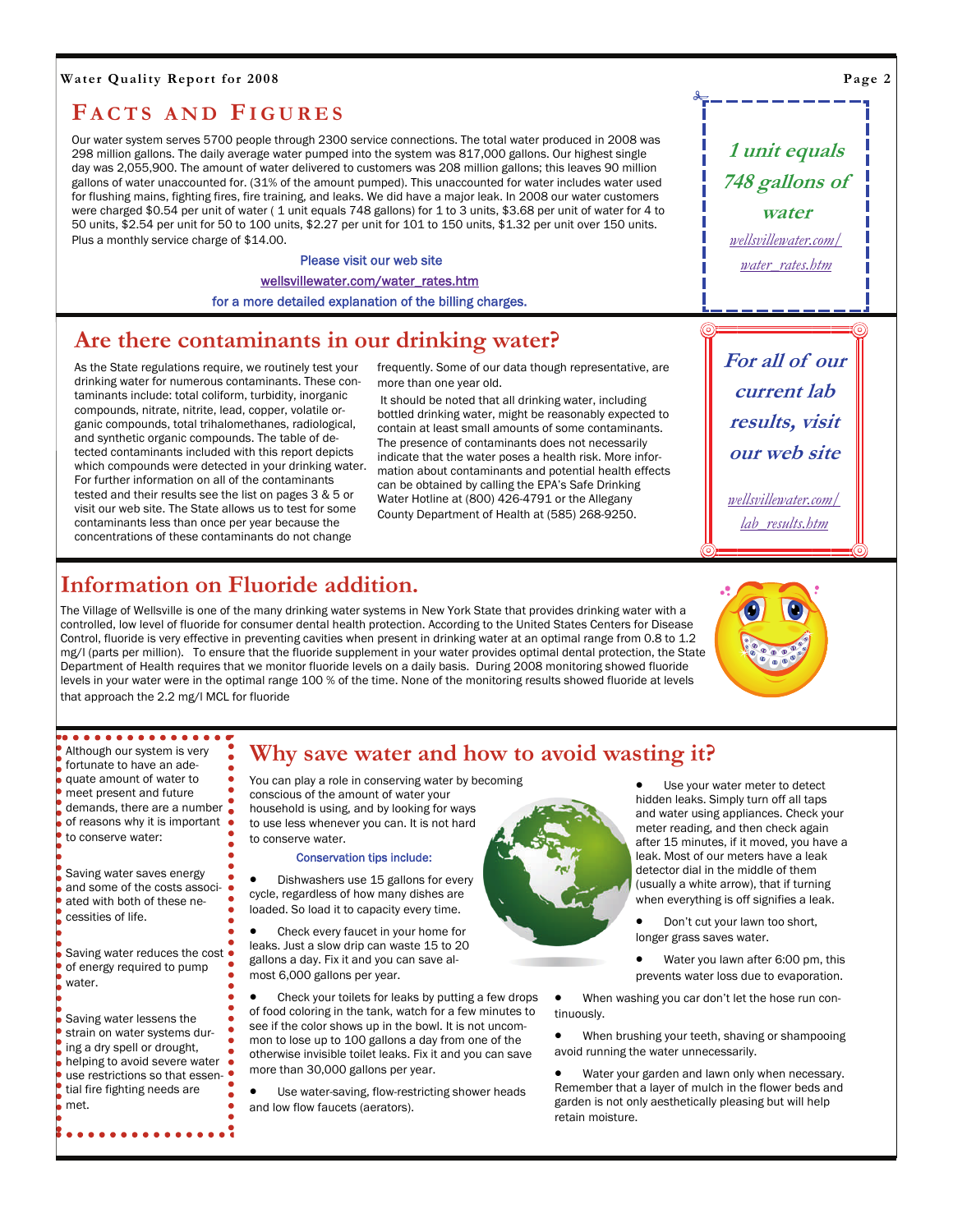### <span id="page-2-0"></span>Water Quality Report for 2008 **Page 3**

### *TABLE OF DETECTED CONTAMINANTS*

| <b>CONTAMINANT</b>                                                                          | <b>VIOLATION</b><br>YES/NO | <b>DATE OF</b><br><b>SAMPLE</b> | <b>LEVEL</b><br><b>DETECTED</b><br>(RANGE)                                                          | <b>LEVEL OF</b><br><b>MEASUMENT</b> | <b>MCLG</b>      | <b>REGULATORY</b><br><b>LIMIT</b> | <b>LIKELY SOURCE OF</b><br><b>CONTAMINATION</b>                         |  |  |  |
|---------------------------------------------------------------------------------------------|----------------------------|---------------------------------|-----------------------------------------------------------------------------------------------------|-------------------------------------|------------------|-----------------------------------|-------------------------------------------------------------------------|--|--|--|
| <b>Microbiological Contaminants:</b>                                                        |                            |                                 |                                                                                                     |                                     |                  |                                   |                                                                         |  |  |  |
| Turbidity <sup>2</sup>                                                                      | N <sub>O</sub>             | 04/11<br>2008                   | 0.17<br>$(0.03 - 0.17)$                                                                             | <b>NTU</b>                          | N/A              | <b>TT</b><br>0.3                  | Soil Runoff                                                             |  |  |  |
| <b>Radiological Contaminants:</b>                                                           |                            |                                 |                                                                                                     |                                     |                  |                                   |                                                                         |  |  |  |
| Radium                                                                                      | NO                         | 05/21<br>2008                   | 1.69<br>$(0.13 - 1.69)$                                                                             | Pci/l                               | $\boldsymbol{0}$ | MCL 5                             | Erosion of natural de-<br>posits                                        |  |  |  |
| <b>Inorganic Contaminants:</b>                                                              |                            |                                 |                                                                                                     |                                     |                  |                                   |                                                                         |  |  |  |
| <b>Barium</b>                                                                               | N <sub>O</sub>             | 02/06<br>2008                   | 0.047                                                                                               | mg/l                                | $\overline{2}$   | MCL 2                             | Discharge of drilling<br>wastes; metal refineries;<br>natural deposits. |  |  |  |
| Chloride                                                                                    | NO                         | 08/14<br>2008                   | 33.6<br>$(0.9 - 33.6)$                                                                              | mg/1                                | N/A              | <b>MCL 250</b>                    | Naturally occurring or<br>road salt contamination.                      |  |  |  |
| Copper <sup>3</sup>                                                                         | N <sub>O</sub>             | 08/15<br>2007                   | < 0.25<br>$(<0.25-2.00)$                                                                            | mg/l                                | 1.3              | AL<br>1.3                         | Corrosion of galvanized<br>pipes; natural deposits.                     |  |  |  |
| Fluoride                                                                                    | NO                         | 05/04<br>2008                   | 1.59<br>$(0.49 - 1.59)$                                                                             | mg/l                                | N/A              | <b>MCL 2.2</b>                    | Natural deposits; water<br>additive that promotes<br>strong teeth.      |  |  |  |
| Lead <sup>4</sup>                                                                           | N <sub>O</sub>             | 08/15<br>2007                   | 0.004<br>$(<0.01-0.045)$                                                                            | $\frac{u g}{l}$                     | $\boldsymbol{0}$ | AL<br>15                          | Corrosion of household<br>plumbing systems;<br>natural deposits.        |  |  |  |
| Nickel                                                                                      | NO                         | 02/13<br>2007                   | 0.0016                                                                                              | mg/l                                | 0.1              | N/A                               | Erosion of natural<br>deposits                                          |  |  |  |
| Nitrate                                                                                     | N <sub>O</sub>             | 01/13<br>2008                   | 2.0                                                                                                 | mg/l                                | 10               | <b>MCL10</b>                      | Runoff from fertilizer<br>use                                           |  |  |  |
| Sodium                                                                                      | N <sub>O</sub>             | 02/13<br>2007                   | 10.0                                                                                                | mg/l                                | N/A              | N/A                               | Naturally occurring                                                     |  |  |  |
| Zinc                                                                                        | NO <sub></sub>             | 02/13<br>2007                   | 0.031                                                                                               | mg/l                                | 5                | N/A                               | Naturally occurring                                                     |  |  |  |
| Synthetic Organic Chemicals (Pesticides / Herbicides) No Contaminants detected - 10/15/2008 |                            |                                 |                                                                                                     |                                     |                  |                                   |                                                                         |  |  |  |
| Volatile Organic Contaminants: No Contaminants detected - 02/06/2008                        |                            |                                 |                                                                                                     |                                     |                  |                                   |                                                                         |  |  |  |
| <b>Disinfection Byproducts:</b>                                                             |                            | 08/06                           | 28.8                                                                                                |                                     |                  |                                   | By product of drinking                                                  |  |  |  |
| HAA5 $5,7$                                                                                  | NO                         | 2008                            | $(25.0 - 33.6)$                                                                                     | ug/l                                | N/A              | MCL $60$                          | water chlorination.                                                     |  |  |  |
| Total<br>Trihalomethanes <sup>6,7</sup>                                                     | NO <sub>1</sub>            | 08/06<br>2008                   | 33.6<br>$(23.4 - 47.2)$                                                                             | ug/l                                | N/A              | <b>MCL 80</b>                     | By product of drinking<br>water chlorination.                           |  |  |  |
| <b>Total Organic Compounds: Disinfection byproduct precursor</b>                            |                            |                                 |                                                                                                     |                                     |                  |                                   |                                                                         |  |  |  |
| Entry Point <sup>7</sup>                                                                    | NO                         | 02/06<br>2008                   | 1.5<br>$(1.2 - 2.3)$                                                                                | mg/l                                | N/A              | TT 35%<br>removal                 | Disinfection<br>byproduct precursor                                     |  |  |  |
| Source <sup>7</sup>                                                                         | NO                         | 02/06<br>2008                   | 2.6<br>$(1.7-4.7)$                                                                                  | mg/l                                | N/A              | N/A                               | Disinfection<br>byproduct precursor                                     |  |  |  |
| ۰                                                                                           |                            |                                 | For a complete laboratory results listing visit our web site<br>wellsvillewater.com/lab_results.htm |                                     |                  |                                   |                                                                         |  |  |  |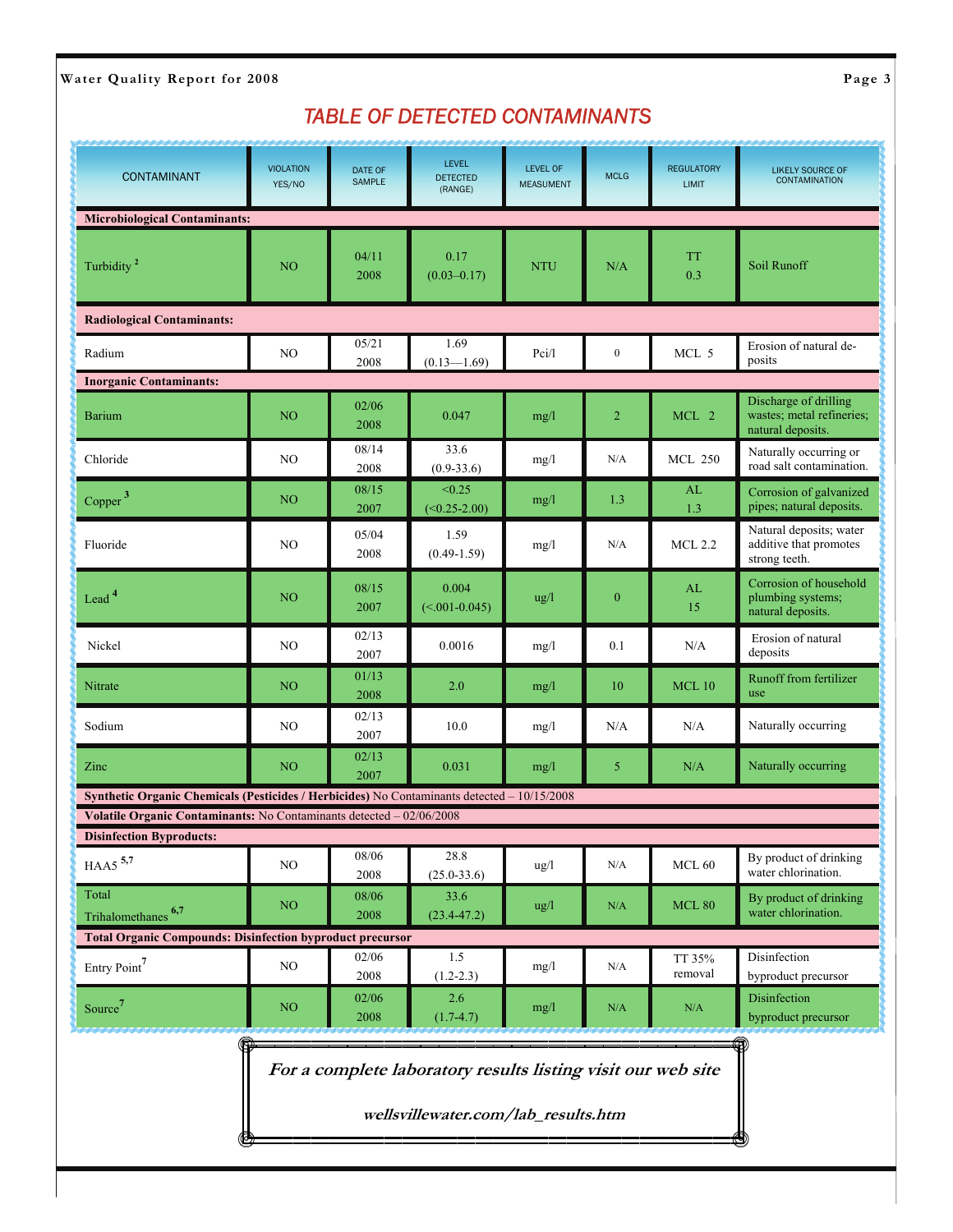#### <span id="page-3-0"></span>Water Quality Report for 2008 **Page 4 Page 4 Page 4 Page 4 Page 4 Page 4 Page 4 Page 4 Page 4 Page 4 Page 4 Page 4 Page 4 Page 4 Page 4 Page 4 Page 4 Page 4 Page 4 Page 4 Page 4 Pa**

### What does this information mean?

As you can see from the table of detected contaminants, our system had no violations. We have learned through our testing that some contaminants have been detected: however, these contaminants were detected below the level allowed by the State.

1– A violation occurs in systems collecting less than 40 samples per month when two or more samples are total coliform positive.

> 2- Turbidity is a measure of the cloudiness of the water. We test it because it is a good indicator of the effectiveness of our filtration system. Our highest single turbidity measurement for the year occurred on 04/11/2008. State regulations require that turbidity must always be below 0.3 NTU. 100% of our samples met this turbidity performance standard.

3 - The level presented represents the 90<sup>th</sup> percentile of the 20 sites tested. A percentile is a value on a scale of 100 that indicates the percent of a distribution that is equal to or below it. The 90th percentile is equal to or greater than 90% of the copper values detected at your water system. In this case 20 samples were collected at your water system and the 90<sup>th</sup> percentile value was the 18<sup>th</sup> highest value . The action level for copper was exceeded at one of the sites tested.

4 - The level presented represents the 90<sup>th</sup> percentile of the 20 sites tested. The action level for lead was exceeded at one of the sites tested.

5– HAA5's (mono-,di, & trichloroacetic acid, and mono-, & dibromoacetic acid)

6 - Total Trihalomethanes (TTHM's - chloroform, bromodichloromethane, dibromochloromethane, and bromoform)

7—This level represents the annual quarterly average calculated from data collected.

#### Footnotes: The Contract of Contract of Contract of Contract of Contract of Contract of Contract of Contract of Contract of Contract of Contract of Contract of Contract of Contract of Contract of Contract of Contract of Con

*Maximum Contaminant Level* (MCL): The highest level of a contaminant that is allowed in drinking water. MCLs are set as close to the MCLGs as feasible.

*Maximum Contaminant Level Goal* (MCLG): The level of a contaminant in drinking water below which there is no known or expected risk to health. MCLGs allow for a margin of safety.

**Action Level (AL):** The concentration of a contaminant, which, if exceeded, triggers treat-**CONN** 

ment or other requirements that a water system must follow.

**Treatment Technique (TT):** A required process intended to reduce the level of a contaminant in drinking water.

commerce trade ar e.g. banki commercial commerce.<sup>2</sup>  $ms<sup>0</sup>$ 

**commentator** broadcasts comn

*Non-Detects* (ND): Laboratory analysis indicates that the constituent is not present.

**Nephelometric Turbidity Unit (NTU):** A measure of the clarity of water. Turbidity in excess of 5 NTU is just noticeable to the average person.

*Milligrams per liter (mg/l)*: Corresponds to one part of liquid in one million parts of liquid (parts per million ppm).

**Micrograms per liter (ug/l):** Corresponds to one part of liquid in one billion parts of liquid (parts per billion - ppb).